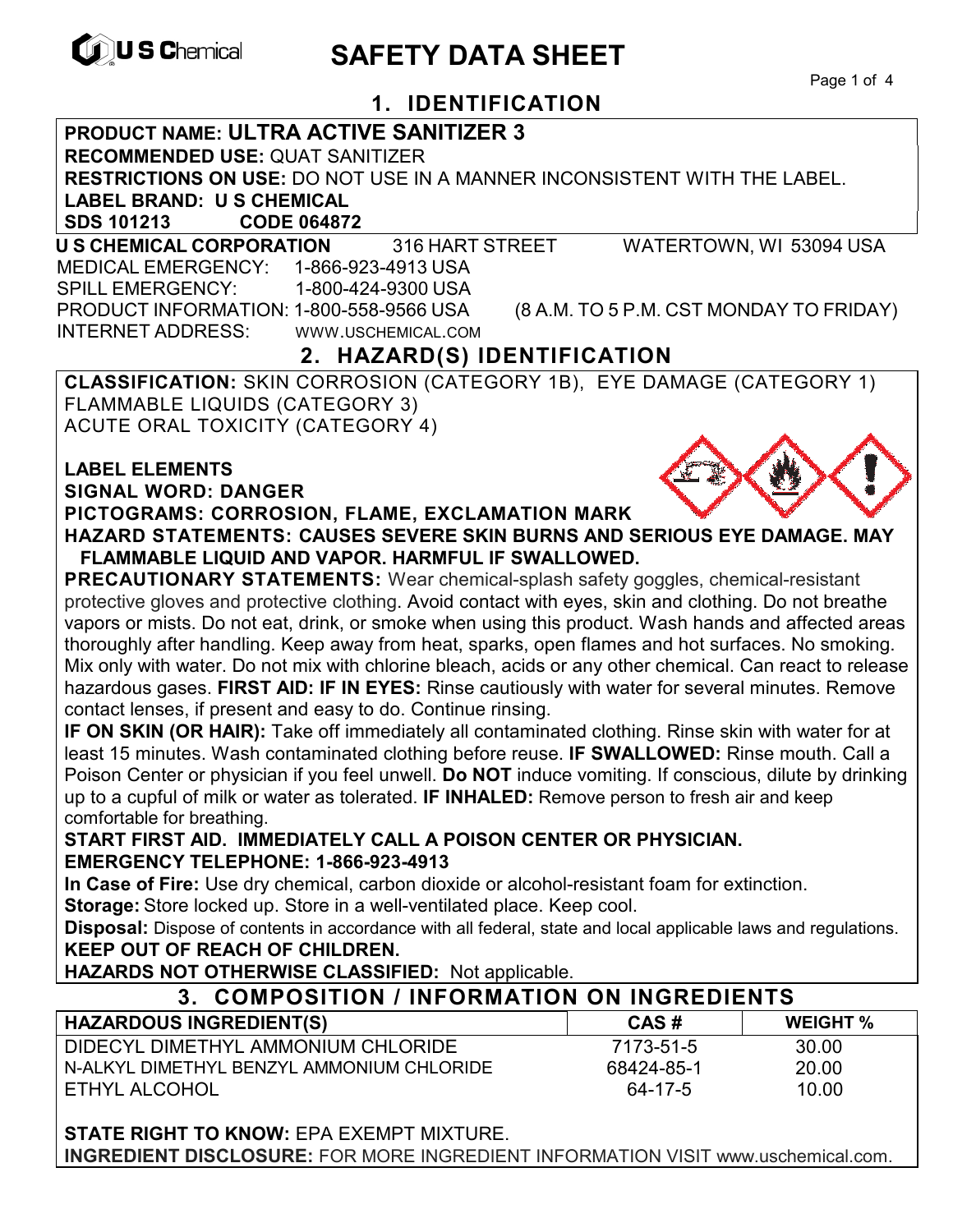# **4. FIRST-AID MEASURES** Page 2 of 4

**IF IN EYES:** RINSE CAUTIOUSLY WITH WATER FOR SEVERAL MINUTES. REMOVE CONTACT LENSES, IF PRESENT AND EASY TO DO. CONTINUE RINSING FOR AT LEAST 15 MINUTES. **IF ON SKIN (OR HAIR):** TAKE OFF IMMEDIATELY ALL CONTAMINATED CLOTHING. RINSE SKIN WITH WATER FOR AT LEAST 15 MINUTES. WASH CONTAMINATED CLOTHING BEFORE REUSE. **IF SWALLOWED:** RINSE MOUTH. CALL A POISON CENTER OR PHYSICIAN IF YOU FEEL UNWELL. **Do NOT** INDUCE VOMITING. IF CONSCIOUS, DILUTE BY DRINKING UP TO A CUPFUL OF MILK OR WATER AS TOLERATED. **IF INHALED:** REMOVE PERSON TO FRESH AIR AND KEEP COMFORTABLE FOR BREATHING.

**START FIRST AID. IMMEDIATELY CALL A POISON CENTER OR PHYSICIAN. EMERGENCY TELEPHONE: 1-866-923-4913**

**MOST IMPORTANT SYMPTOMS / EFFECTS:** CAUSES SEVERE SKIN BURNS AND SERIOUS EYE DAMAGE. MAY CAUSE BLINDNESS WITHOUT IMMEDIATE FIRST AID. HARMFUL IF SWALLOWED. CAUSES BURNS AND SERIOUS DAMAGE TO MOUTH, THROAT AND STOMACH. CORROSIVE TO ALL BODY TISSUES. **MEDICAL CONDITIONS AGGRAVATED:** NONE KNOWN.

**NOTE TO PHYSICIAN:** CALL 1-866-923-4913 FOR EXPOSURE MANAGEMENT ASSISTANCE. PROBABLE MUCOSAL DAMAGE MAY CONTRAINDICATE THE USE OF GASTRIC LAVAGE. MEASURES AGAINST CIRCULATORY SHOCK, RESPIRATORY DEPRESSION, AND CONVULSION MAY BE NEEDED.

# **5. FIRE-FIGHTING MEASURES**

**CHEMICAL HAZARDS:** CORROSIVE. FLAMMABLE. DOES NOT SUSTAIN COMBUSTION. **COMBUSTION PRODUCT HAZARDS:** OXIDES OF CARBON AND OTHER FUMES. **METHODS:** SELECT EXTINGUISHER AND METHODS BASED ON FIRE SIZE AND TYPE. **EQUIPMENT:** WEAR SCBA AND FULL PROTECTIVE GEAR AS CONDITIONS WARRANT. **NFPA RATING:** HEALTH-3/FLAMMABILITY-2/ INSTABILITY-0/SPECIAL HAZARD-N.AP. **SUITABLE EXTINGUISHERS:** DRY CHEMICAL, CO2, OR ALCOHOL-RESISTANT FOAM. **UNSUITABLE EXTINGUISHERS:** DO NOT USE STRAIGHT STREAMS OF WATER FOR CLASS B (LIQUID) FIRES. USE OF WATER SPRAY WHEN FIGHTING FIRE MAY BE INEFFICIENT.

# **6. ACCIDENTAL RELEASE MEASURES**

**PERSONAL PRECAUTIONS:** ELIMINATE ALL IGNITION SOURCES. EVACUATE UNPROTECTED PERSONNEL FROM AREA. WEAR PERSONAL PROTECTION. SEE SECTION 8. VENTILATE AREA IF NEEDED. BE CAREFUL NOT TO SLIP. WASH THOROUGHLY AFTER CLEAN-UP. **ENVIRONMENTAL PRECAUTIONS:** ELIMINATE ALL IGNITION SOURCES. PREVENT SPILL FROM ENTERING DRAIN, STORM SEWER OR SURFACE WATERWAY. PREVENT WATER AND SOIL CONTAMINATION.

**CLEAN-UP METHODS:** SMALL SPILLS MAY BE WIPED UP AND RINSED WITH WATER. FOR LARGER SPILLS, DIKE TO CONTAIN. PUMP TO LABELED CONTAINER OR ABSORB SPILLAGE AND SCOOP UP WITH INERT ABSORBENT MATERIAL. AFTER SPILL COLLECTION, RINSE AREA WITH WATER AND FOLLOW WITH NORMAL CLEAN-UP PROCEDURES.

# **7. HANDLING AND STORAGE**

**HANDLING:** FOLLOW ALL LABEL DIRECTIONS. INSTRUCT PERSONNEL ABOUT PROPER USE, HAZARDS, PRECAUTIONS, AND FIRST AID MEASURES. AVOID INHALATION, INGESTION, AND CONTACT WITH SKIN, EYES AND CLOTHING. DO NOT TASTE OR SWALLOW. REMOVE AND WASH CONTAMINATED CLOTHING AND FOOTWEAR BEFORE REUSE. PRODUCT RESIDUE MAY REMAIN IN EMPTY CONTAINERS. HANDLE CAREFULLY TO AVOID DAMAGING CONTAINER. **STORAGE:** STORE LOCKED UP. STORE IN A WELL-VENTILATED PLACE. KEEP COOL. KEEP AWAY FROM HEAT, SPARK AND FLAME. STORE AT AMBIENT TEMPERATURES IN A DRY AREA OUT OF DIRECT SUNLIGHT. PROTECT FROM FREEZING. ROTATE STOCK REGULARLY. KEEP AWAY FROM FOOD AND DRINK. KEEP OUT OF REACH OF CHILDREN.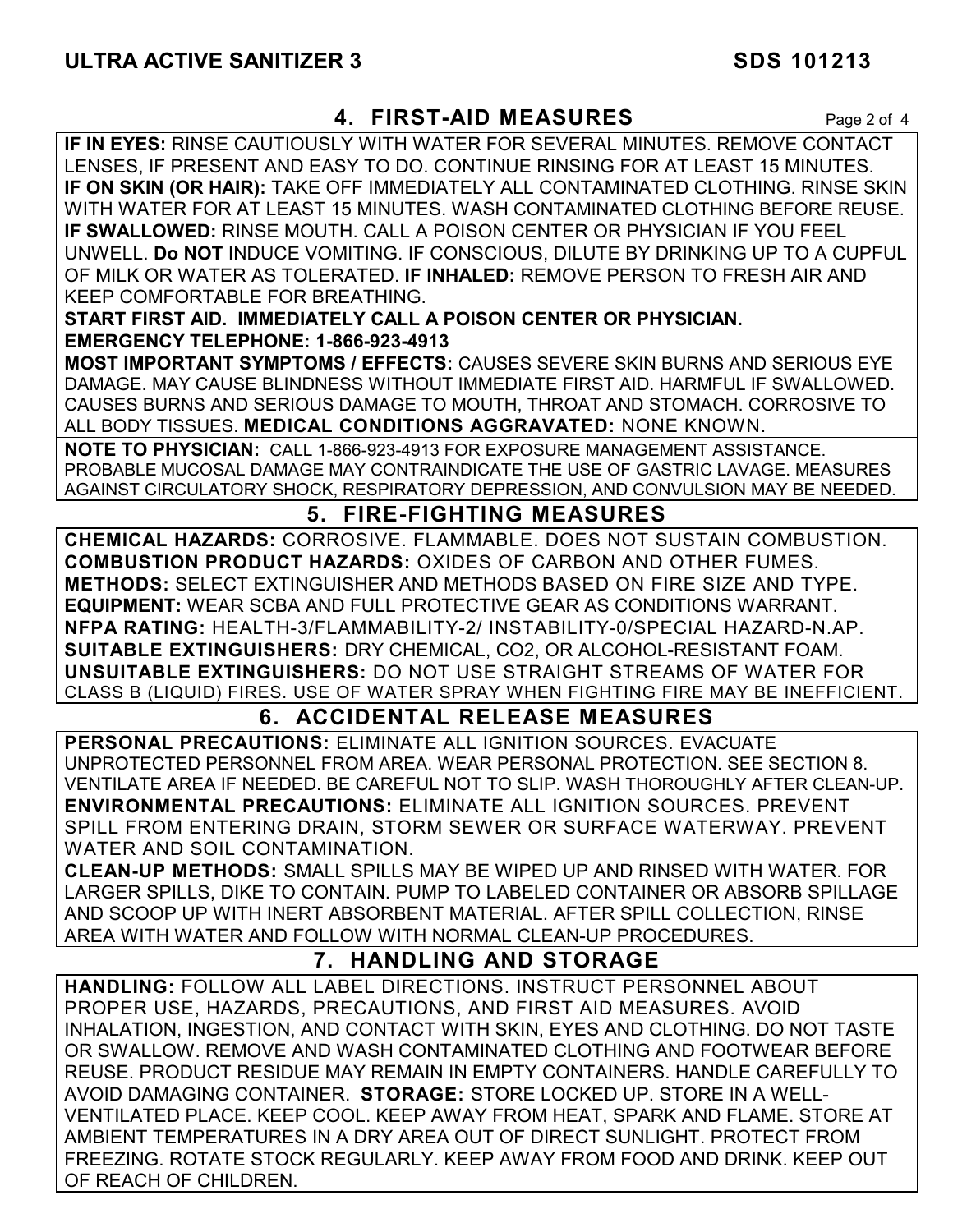#### **8. EXPOSURE CONTROLS / PERSONAL PROTECTION** Page 3 of 4

**EXPOSURE LIMITS:** N-ALKYL DIMETHYL BENZYL AMMONIUM CHLORIDE = NONE N-ALKYL DIMETHYL ETHYLBENZYL AMMONIUM CHLORIDE = NONE ISOPROPYL ALCOHOL = 200 PPM TWA, 400 PPM STEL (ACGIH), 400 PPM TWA (OSHA) ETHYL ALCOHOL = 1000 PPM TWA (ACGIH/OSHA)

**ENGINEERING CONTROLS:** GENERAL ROOM VENTILATION IS TYPICALLY ADEQUATE. **PERSONAL PROTECTION** 

**EYES:** CHEMICAL-SPLASH SAFETY GOGGLES.

**HANDS:** CHEMICAL-RESISTANT PROTECTIVE GLOVES (RUBBER OR NEOPRENE). **RESPIRATORY:** PROTECTIVE EQUIPMENT NOT REQUIRED WITH NORMAL USE. NIOSH/MSHA CERTIFIED RESPIRATOR IF EXPOSURE LIMITS ARE EXCEEDED. **BODY/FEET:** PROTECTIVE CLOTHING.

**HYGIENE MEASURES:** HANDLE IN ACCORDANCE WITH GOOD INDUSTRIAL HYGIENE AND SAFETY PRACTICE. TAKE OFF IMMEDIATELY ALL CONTAMINATED CLOTHING AND WASH IT BEFORE REUSE. WASH HANDS AND AFFECTED AREAS THOROUGHLY AFTER HANDLING. PROVIDE SUITABLE FACILITIES FOR QUICK DRENCHING OR FLUSHING OF THE EYES AND BODY IN CASE OF CONTACT OR SPLASH HAZARD.

# **9. PHYSICAL AND CHEMICAL PROPERTIES**

**APPEARANCE:** COLORLESS LIQUID **ODOR:** NONE ADDED **pH CONCENTRATE:** 7.4 **pH READY-TO-USE:** N.AP. **pH @ USE DILUTION:** 7.4 **PHYSICAL STATE:** LIQUID **RELATIVE DENSITY (WATER):** 0.935 **SOLUBILITY (WATER):** COMPLETE **VAPOR PRESSURE:** N.AV. **VAPOR DENSITY:** N. AV. **VISCOSITY:** NON-VISCOUS

**AUTO-IGNITION TEMPERATURE:** N.AV. **DECOMPOSITION TEMPERATURE:** N.AV. **EXPLOSIVE LIMITS (LEL/UEL):** NONE **EVAPORATION RATE:** N.AV. **FLAMMABILITY (SOLID, GAS):** N.AP. **FLASH POINT: 45.6°C, 114°F, TCC INITIAL BOILING POINT/RANGE:** N.AV. **MELTING POINT/FREEZING POINT:** N.AV. **ODOR THRESHOLD:** N.AV. **PARTITION COEFF. (N-OCTANOL/WATER):** N.AV **OTHER:** N.AV.

**10. STABILITY AND REACTIVITY** 

**REACTIVITY:** MIXING WITH INCOMPATIBLES CAN RELEASE HEAT + HAZARDOUS GASES. **CHEMICAL STABILITY:** STABLE.

**POSSIBILITY OF HAZARDOUS REACTIONS:** SEE REACTIVITY. WILL NOT POLYMERIZE. **CONDITIONS TO AVOID:** AVOID HEAT, SPARKS, OPEN FLAMES AND HOT SURFACES. **MATERIALS TO AVOID:** BLEACH, METAL AND OTHER CLEANERS. MIX ONLY WITH WATER. **HAZARDOUS DECOMPOSITION PRODUCTS:** NONE UNDER NORMAL CONDITIONS.

# **11. TOXICOLOGICAL INFORMATION**

**ROUTES OF EXPOSURE:** EYES, SKIN, INGESTION, INHALATION. **INFORMATION ON ROUTES OF EXPOSURE:** LC50/LD50 DATA NOT AVAILABLE ON MIXTURE. **ACUTE EFFECTS /SYMPTOMS**: CORROSIVE TO ALL BODY TISSUES.

 **EYES:** CAUSES SERIOUS EYE DAMAGE. MAY CAUSE PAIN, REDNESS AND WATERING.  **SKIN:** CAUSES SEVERE SKIN BURNS. MAY CAUSE DELAYED PAIN, REDNESS AND BLISTERING. **INGESTION:** HARMFUL IF SWALLOWED. CAUSES BURNS AND SERIOUS DAMAGE TO MOUTH, THROAT AND STOMACH.

 **INHALATION:** MAY CAUSE IRRITATION AND CORROSIVE EFFECTS TO NOSE, THROAT, AND RESPIRATORY SYSTEM. MAY CAUSE COUGHING AND DIFFICULTY BREATHING.

**CHRONIC / OTHER EFFECTS:** NO REPORTABLE GERM CELL MUTAGENS, SKIN SENSITIZERS, RESPIRATORY SENSITIZERS, REPRODUCTIVE TOXINS OR ASPIRATION HAZARDS.

**SPECIFIC TARGET ORGANS (SINGLE/REPEATED):** NONE KNOWN.

**NUMERICAL MEASURES OF TOXICITY:** ACUTE ORAL LD50 (RAT) = 366 MG / KG **CARCINOGENS:** NO REPORTABLE ACGIH, IARC, NTP, OR OSHA CARCINOGENS.